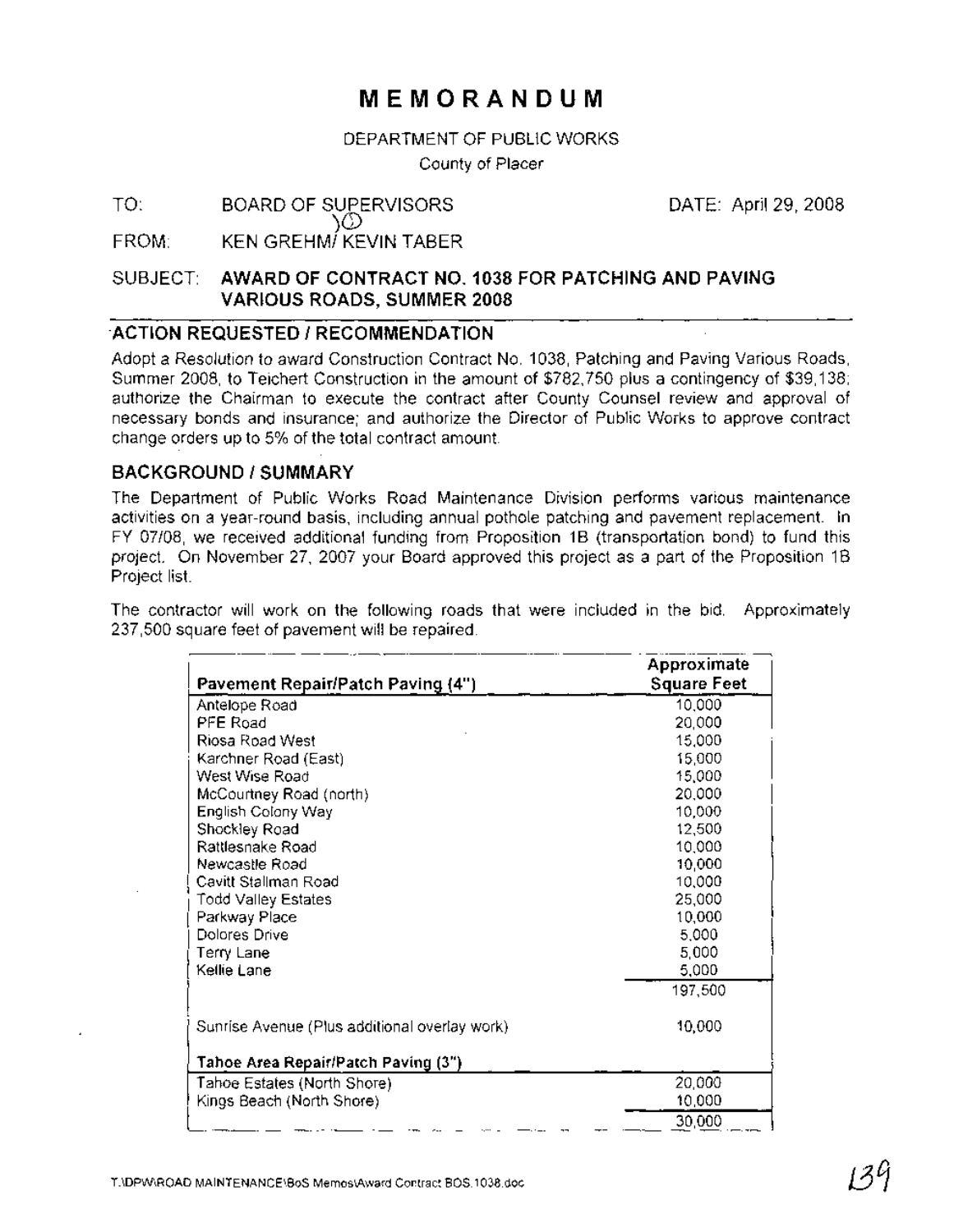We opened bids on April 3, 2008. We received nine bids. Bid Summary results, and a Plan Holders List are included for your reference. The low bidder was Teichert Construction. Their bid was \$782,750, which was 28.8% under the engineer's estimate of \$1,100,000. Attached is a memo from Procurement Services also recommending the award of the contract to Teichert Construction.

#### **ENVIRONMENTAL**

As a maintenance effort, this project is Categorically Exempt from the provisions of CEQA as a Class I exemption, Section 15301 (c), "Maintenance of Existing Facilities." A Notice of Exemption was filed on March 20, 2008.

### **FISCAL IMPACT**

Your Board approved the appropriation of Proposition 1B funding for local road needs on November 27, 2007. Funding is available in the 07/08 Road Construction Budget for Project No. 2906 "Pothole Patching 07/08".

Attachments: Resolution

Bid Summary Results Plan Holders List Procurement Memo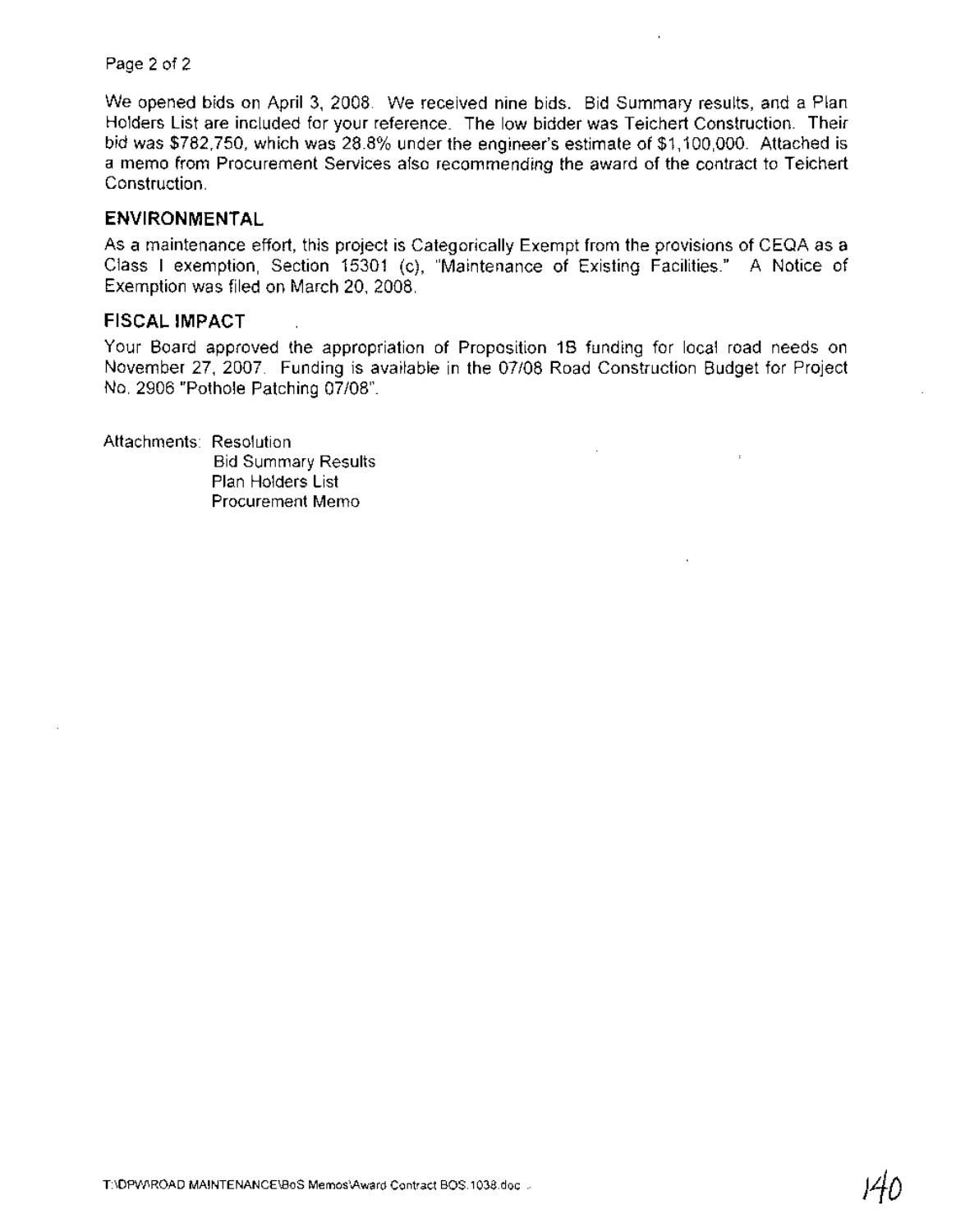# Before the Board of Supervisors County of Placer, State of California

In the matter of: A RESOLUTION AWARDING THE CONSTRUCTION CONTRACT FOR PROJECT NO. 1038, PATCHING AND PAVING VARIOUS ROADS-AND AUTHORIZING THE CHAIRMAN TO EXECUTE CONTRACT ON BEHALF OF PLACER COUNTY

Resol. No: .

Ord. No: .

First Reading: .

The following RESOLUTION was duly passed by the Board of Supervisors

of the County of Placer at a regular meeting held  $\frac{1}{2}$ ,  $\frac{1}{2}$ ,  $\frac{1}{2}$ ,  $\frac{1}{2}$ ,  $\frac{1}{2}$ ,  $\frac{1}{2}$ 

by the following vote on roll call:

Ayes:

Noes:

Absent:

Signed and approved by me after its passage.

Attest: Clerk of said Board Chairman, Board of Supervisors

BE IT HEREBY RESOLVED by the Board of Supervisors of the County of Placer, State of California, that this Board award the Patching and Paving Various Roads, Project, No.1 038 to Teichert Construction in the amount of \$782,750.00 plus a 5% contingency and authorize the Chairman to execute the construction contract on behalf of the County of Placer, and authorize the Director of Public Works to approve Contract Change Orders up to 5% of the total contract amount.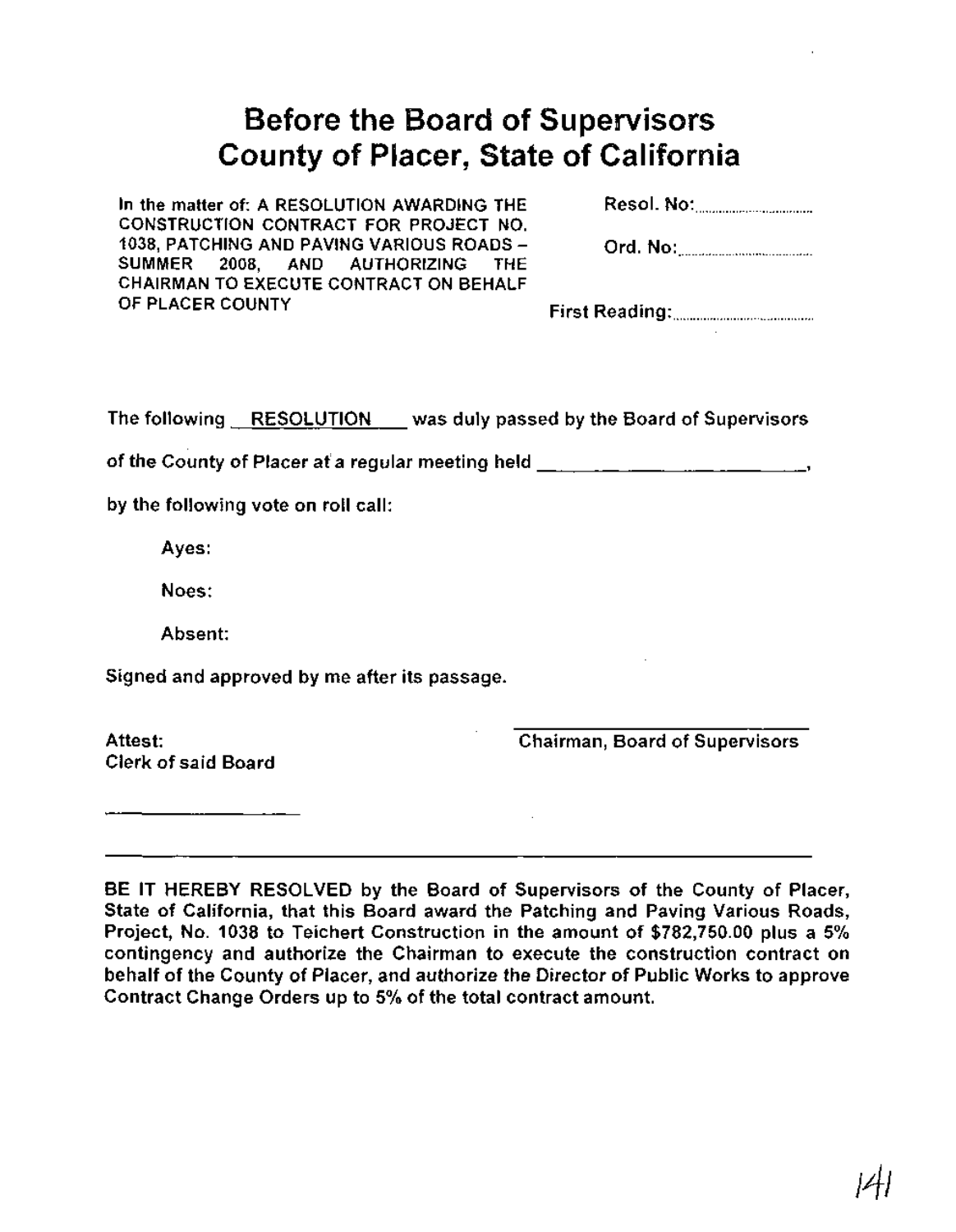# **BID SUMMARY**

### PATCHING AND PAVING VARIOUS ROADS SUMMER 2008

## CONTRACT NO. 1038

## BID OPENING DATE: April 3, 2008

|                | <b>ENGINEER'S ESTIMATE</b>           | \$<br>1,100,000.00 |
|----------------|--------------------------------------|--------------------|
| $\mathbf{1}$ . | <b>Teichert Construction</b>         | \$<br>782,750.00   |
| 2.             | Central Valley Engineering & Asphalt | \$<br>798,313.40   |
| 3.             | American Engineering & Asphalt       | \$<br>820,318.00   |
| 4.             | Western Engineering Contractors      | \$<br>839,456.00   |
| 5.             | <b>AC General Engineering</b>        | \$<br>870,778.00   |
| 6.             | Vintage Paving                       | \$<br>926,676.00   |
| -7.            | Baldwin Contracting Co.              | \$<br>990,326.00   |
| 8.             | <b>Granite Construction</b>          | \$<br>1,042,103.20 |
| 9.             | Martin Brothers Construction         | \$<br>1,165,798.00 |

14x

### An itemized Bid Summary is attached.

cc: Ken Grehm Kevin Taber Bob Vrooman Jim Boggan, Purchasing Manager Contract File

T:\DPw\ROAD MAINTENANCE\BoS Memos\Award Contract BOS.1 038.doc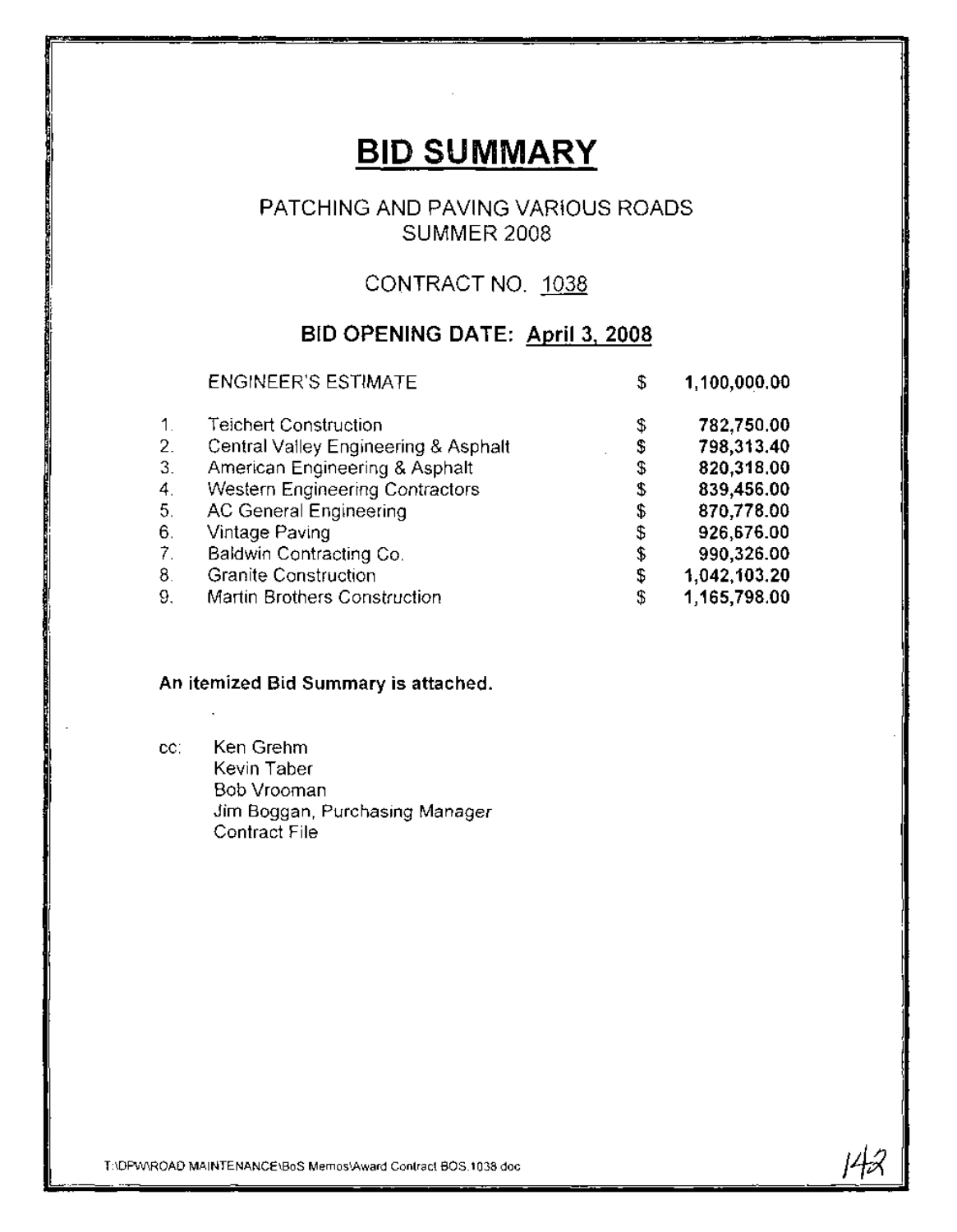PLAN HOLDERS LIST Paving & Patching Various Locations 2008 Bid Opening Date: 4/3/08

#1 File Copy 530/889-7776 Placer County Procurement 2964 Richardson Drive Auburn CA 95603

#5 N/C 916/442~8991 Sacramento Builders Exchange 1331 T Street . Sacramento CA 95814

#8 N/C 530/274-1919 Nevada County Contractors Assn 149 Crown Point Ct Grass Valley CA 95945

#11,12 3/18/08 9161855·4400 Granite Construction 4001 Bradshaw Rd Sacramento CA 95827

#15.16 3/20/08 530/891-6555 Baldwin Contracting Co 4509 Sky Way Marysville CA 95991

#19 3/20/08 9161364-0292 Delta Construction Co PO Box 277517 Sacramento CA 95827

#29 3/21/08 916/925-9100 AC General Engineering 575 Display Way Sacramento CA 95838

#32 3/24/08 916/372-8910 McGuire & Hester 2700 Rice Ave West Sacramento CA 95691

#35 3126/08 9161373-1500 Valley Slurry Seal PO *80x 981330* West Sacramento CA 95798

#### Refundable No

County. of Placer Project #1038

#2, #3 N/C 530/889-3953 Placer County Contractors Assn 231 Cherry Ave ste 101 Auburn CA 95603

#6 N/C 916/782-4762 Sacramento Builders Exchange 1 Sierra Gate Ste 120A Roseville CA 95678

#9 NrC 9161486-7700 **SHCC** 1491 Riverpark Dr Ste 101 Sacramento CA 95815

#13 3/18/08 9161577-2047 American Engineering & Asphalt 4175 Cincinnati Ave Rocklin CA 95765

#17 3/20/08 916/791-1609 Central Valley Engrng & Asphalt 516 Kenroy Ln Roseville CA 95678

#27 3/21/08 5301367-3508 David Engineering Construction 6344 Nugget Dr Foresthill CA 95631

*#30 3/21/08 9161383·5030* Anrak Corporation 5820 Mayhew Rd Sacramento CA 95827

#33 3/24/08 916/652-3990 Western Engineering Contractors PO Box 1387 Loomis CA 95650

#36 3/27/08 916/383-5982 Biondi Paving & Engineering 8150 3t*<sup>h</sup>* Ave Sacramento CA 95824

# $Bid$  # 9196

Job Walk: None

#### Addenda Issued:

#4 N/C 916/443·1702 McGraw-Hili Construction 620 Sunbeam Ave Sacramento CA 95814

#7 N/C 530/672-2955 EI Dorado Builders Exchange 3430 Robin Ln Ste 7 Cameron Park CA 95682

#10 3/17/08 9161645-4800 Teichert Construction 4401 Duluth Ave Roseville CA 95678

#14 3/20/08 530/795-0132 Vintage Paving PO Box 461 Winters CA 95694

#18 3/20/08 775/358-8792 Granite Construction PO Box 2087 Sparks NV 89432

#28 3/21/08 9161992-9200 James Riolo Paving Inc 7229 26<sup>th</sup> Street Rio Linda CA 95673

#31 3/24/08 916/381-0911 Martin Brothers Construction 20 Light Sky Ct Sacramento CA 95828

#34 3/25/08 9161773-6070 JB Bostick 2175 PFE Rd Ste C Roseville CA 95747